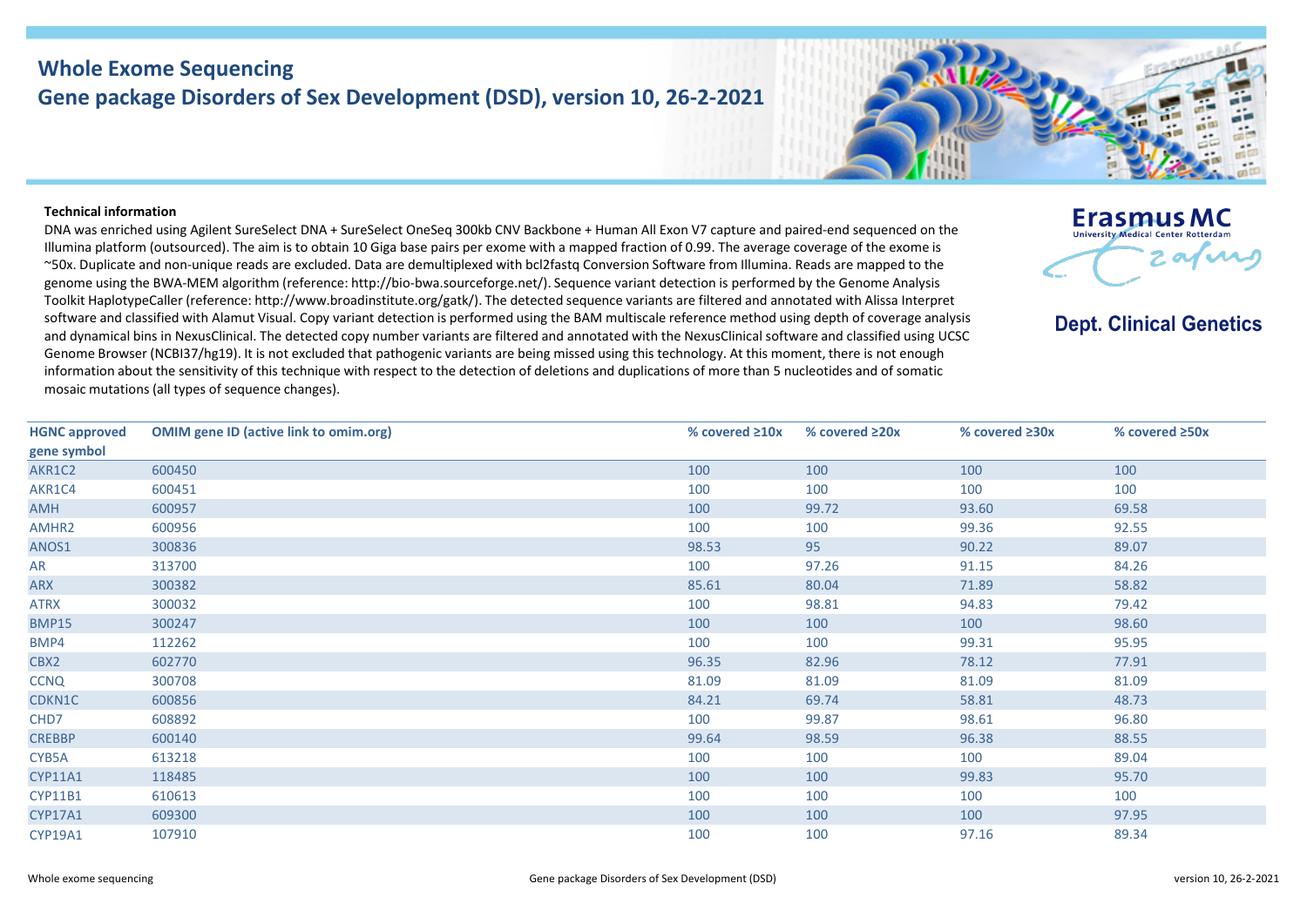| <b>HGNC approved</b> | <b>OMIM gene ID (active link to omim.org)</b> | % covered $\geq 10x$ | % covered ≥20x | % covered ≥30x | % covered ≥50x |
|----------------------|-----------------------------------------------|----------------------|----------------|----------------|----------------|
| gene symbol          |                                               |                      |                |                |                |
| <b>CYP21A2</b>       | 613815                                        | 100                  | 98.01          | 87.09          | 68.69          |
| <b>DAZL</b>          | 601486                                        | 88.41                | 85.88          | 80.94          | 69.14          |
| DHCR7                | 602858                                        | 100                  | 100            | 98.66          | 92.36          |
| <b>DHH</b>           | 605423                                        | 100                  | 100            | 100            | 98.56          |
| DHX37                | 617362                                        | 100                  | 98.44          | 92.84          | 73.83          |
| DMRT1                | 602424                                        | 100                  | 100            | 100            | 100            |
| DMRT2                | 604935                                        | 100                  | 90.51          | 86.52          | 39.57          |
| DUSP6                | 602748                                        | 100                  | 100            | 100            | 100            |
| ESR1                 | 133430                                        | 100                  | 100            | 99.49          | 94.13          |
| ESR <sub>2</sub>     | 601663                                        | 100                  | 100            | 100            | 98.54          |
| FEZF1                | 613301                                        | 100                  | 100            | 100            | 98.97          |
| FGF17                | 603725                                        | 100                  | 100            | 100            | 97.13          |
| FGF8                 | 600483                                        | 93.90                | 88.15          | 87.21          | 62.09          |
| FGFR1                | 136350                                        | 100                  | 100            | 99.61          | 96.92          |
| FGFR2                | 176943                                        | 100                  | 100            | 99.54          | 97.18          |
| FOXL <sub>2</sub>    | 605597                                        | 100                  | 94.21          | 89.07          | 76.92          |
| <b>FSHB</b>          | 136530                                        | 100                  | 100            | 100            | 100            |
| <b>FSHR</b>          | 136435                                        | 100                  | 100            | 100            | 100            |
| GATA4                | 600576                                        | 100                  | 100            | 100            | 90.59          |
| GNRH1                | 152760                                        | 100                  | 100            | 100            | 95.98          |
| <b>GNRHR</b>         | 138850                                        | 100                  | 100            | 100            | 98.64          |
| HDAC8                | 300269                                        | 100                  | 100            | 97.79          | 84.00          |
| HFM1                 | 615684                                        | 96.63                | 93.89          | 90.14          | 77.14          |
| HOXA13               | 142959                                        | 83.43                | 77.66          | 73.38          | 66.03          |
| <b>HS6ST1</b>        | 604846                                        | 100                  | 100            | 100            | 91.01          |
| <b>HSD17B3</b>       | 605573                                        | 100                  | 100            | 100            | 97.96          |
| HSD3B2               | 613890                                        | 100                  | 100            | 100            | 100            |
| IL17RD               | 606807                                        | 100                  | 100            | 99.92          | 95.62          |
| INSL3                | 146738                                        | 100                  | 100            | 98.31          | 78.34          |
| KISS1                | 603286                                        | 100                  | 100            | 93.50          | 66.08          |
| <b>LHB</b>           | 152780                                        | 100                  | 100            | 98.34          | 83.54          |
| <b>LHCGR</b>         | 152790                                        | 100                  | 99.61          | 98.25          | 88.95          |
| MAMLD1               | 300120                                        | 100                  | 100            | 100            | 97.35          |
| MAP3K1               | 600982                                        | 99.72                | 96.77          | 93.15          | 86.89          |
| MCM8                 | 608187                                        | 100                  | 99.07          | 94.57          | 83.25          |
| MCM9                 | 610098                                        | 100                  | 100            | 100            | 99.47          |
| MID1                 | 300552                                        | 100                  | 100            | 100            | 92.27          |
| <b>MYRF</b>          | 608329                                        | 99.89                | 97.04          | 93.44          | 86.71          |
| NR0B1                | 300473                                        | 100                  | 100            | 99.41          | 95.90          |
| NR <sub>2F2</sub>    | 107773                                        | 100                  | 100            | 100            | 97.12          |
| NR5A1                | 184757                                        | 100                  | 100            | 100            | 95.38          |